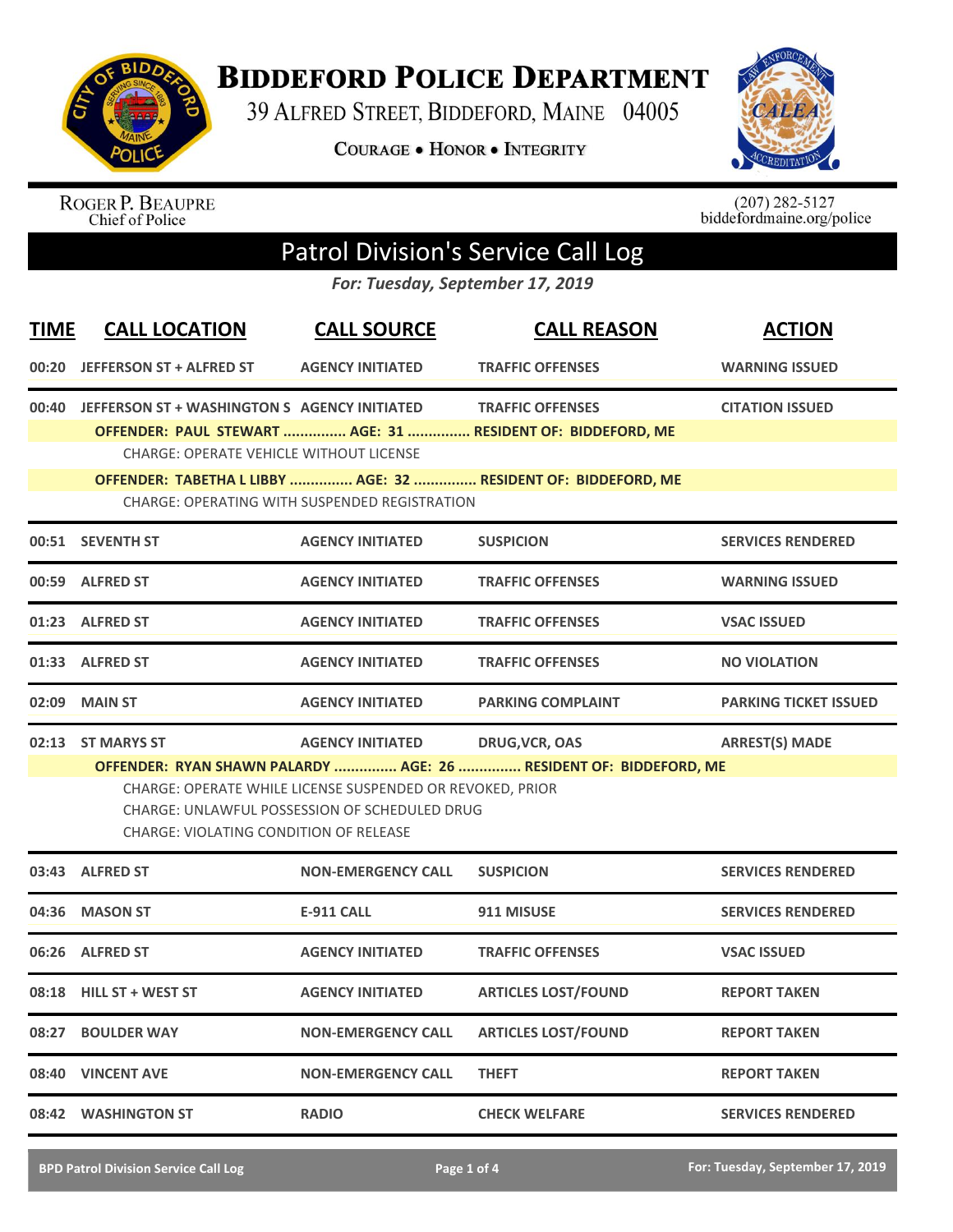| <b>TIME</b> | <b>CALL LOCATION</b>                             | <b>CALL SOURCE</b>        | <b>CALL REASON</b>           | <b>ACTION</b>                |
|-------------|--------------------------------------------------|---------------------------|------------------------------|------------------------------|
|             | 08:59 ALFRED ST                                  | <b>WALK-IN AT STATION</b> | <b>RELINQUISHING FIREARM</b> | <b>NO ACTION REQUIRED</b>    |
|             | 09:02 POOL ST                                    | <b>AGENCY INITIATED</b>   | <b>TRAFFIC OFFENSES</b>      | <b>VSAC ISSUED</b>           |
|             | 09:16 POOL ST                                    | <b>AGENCY INITIATED</b>   | <b>ALL OTHER</b>             | <b>SERVICES RENDERED</b>     |
|             | 09:21 GUINEA RD                                  | <b>AGENCY INITIATED</b>   | <b>TRAFFIC OFFENSES</b>      | <b>WARNING ISSUED</b>        |
|             | 09:22 WEST CUTTS ST                              | <b>NON-EMERGENCY CALL</b> | <b>HARASSMENT</b>            | <b>FIELD INTERVIEW</b>       |
|             | 09:31 WEST ST                                    | <b>AGENCY INITIATED</b>   | <b>TRAFFIC OFFENSES</b>      | <b>WARNING ISSUED</b>        |
|             | 09:33 HIGHLAND ST                                | <b>NON-EMERGENCY CALL</b> | <b>PARKING COMPLAINT</b>     | <b>NO ACTION REQUIRED</b>    |
|             | 09:42 GUINEA RD                                  | <b>AGENCY INITIATED</b>   | <b>TRAFFIC OFFENSES</b>      | <b>VSAC ISSUED</b>           |
|             | 09:54 SUMMER ST                                  | <b>NON-EMERGENCY CALL</b> | <b>DISTURBANCE / NOISE</b>   | <b>SERVICES RENDERED</b>     |
|             | <b>10:18 FORTUNES ROCKS RD</b>                   | <b>AGENCY INITIATED</b>   | <b>TRAFFIC OFFENSES</b>      | <b>WARNING ISSUED</b>        |
|             | 10:26 POOL ST + WATER TOWER WAY AGENCY INITIATED |                           | <b>ALL OTHER</b>             | <b>REFERRED OTHER AGENCY</b> |
|             | 10:32 POOL ST                                    | <b>AGENCY INITIATED</b>   | <b>TRAFFIC OFFENSES</b>      | <b>WARNING ISSUED</b>        |
| 10:49       | <b>NEWTOWN RD</b>                                | <b>AGENCY INITIATED</b>   | <b>TRAFFIC OFFENSES</b>      | <b>WARNING ISSUED</b>        |
| 11:00       | <b>ALFRED ST</b>                                 | <b>AGENCY INITIATED</b>   | <b>DRUG BOX</b>              | <b>SERVICES RENDERED</b>     |
|             | 11:27 WEST ST                                    | <b>AGENCY INITIATED</b>   | <b>DISABLED VEHICLE</b>      | <b>VEHICLE TOWED</b>         |
|             | 11:29 SULLIVAN ST                                | <b>WALK-IN AT STATION</b> | <b>HARASSMENT</b>            | <b>REPORT TAKEN</b>          |
|             | 11:31 MAIN ST                                    | <b>E-911 CALL</b>         | 911 MISUSE                   | <b>WARNING ISSUED</b>        |
|             | 11:42 POOL ST                                    | <b>AGENCY INITIATED</b>   | <b>TRAFFIC OFFENSES</b>      | <b>VSAC ISSUED</b>           |
|             | 11:54 ALFRED ST                                  | <b>NON-EMERGENCY CALL</b> | <b>CHECK WELFARE</b>         | <b>SERVICES RENDERED</b>     |
|             | 12:13 WEST ST                                    | <b>AGENCY INITIATED</b>   | <b>TRAFFIC OFFENSES</b>      | <b>WARNING ISSUED</b>        |
|             | 12:18 WENTWORTH ST                               | <b>NON-EMERGENCY CALL</b> | <b>ASSIST PD AGENCY</b>      | <b>SERVICES RENDERED</b>     |
|             | 12:23 ALFRED ST                                  | <b>AGENCY INITIATED</b>   | <b>DISABLED VEHICLE</b>      | <b>SERVICES RENDERED</b>     |
|             | 12:35 FRANKLIN ST                                | <b>WALK-IN AT STATION</b> | <b>ARTICLES LOST/FOUND</b>   | <b>SERVICES RENDERED</b>     |
|             | 12:38 HILL ST                                    | <b>AGENCY INITIATED</b>   | <b>TRAFFIC OFFENSES</b>      | <b>WARNING ISSUED</b>        |
|             | 12:44 WENTWORTH ST                               | E-911 CALL                | <b>DOMESTIC COMPLAINTS</b>   | <b>REPORT TAKEN</b>          |
|             | 13:17 WASHINGTON ST                              | <b>NON-EMERGENCY CALL</b> | <b>SUSPICION</b>             | <b>NO VIOLATION</b>          |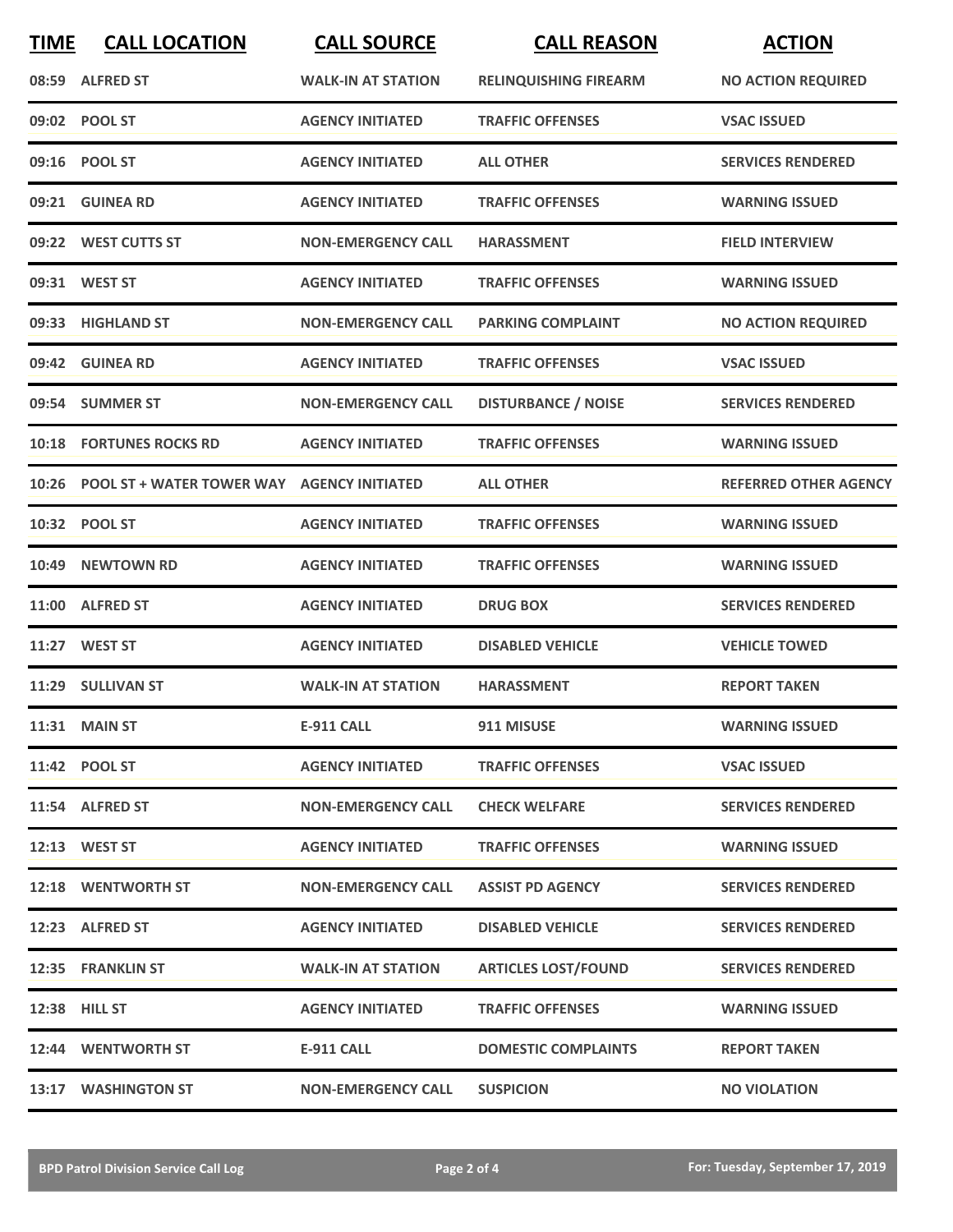| <b>TIME</b> | <b>CALL LOCATION</b>              | <b>CALL SOURCE</b>                               | <b>CALL REASON</b>                                                   | <b>ACTION</b>                |
|-------------|-----------------------------------|--------------------------------------------------|----------------------------------------------------------------------|------------------------------|
| 13:19       | <b>GRANITE ST</b>                 | <b>NON-EMERGENCY CALL</b>                        | <b>INTEL</b>                                                         | <b>REFERRED OTHER AGENCY</b> |
|             | 13:33 WASHINGTON ST               | <b>NON-EMERGENCY CALL</b>                        | <b>SUSPICION</b>                                                     | <b>SERVICES RENDERED</b>     |
|             | 14:13 HILL ST                     | <b>AGENCY INITIATED</b>                          | <b>TRAFFIC OFFENSES</b>                                              | <b>WARNING ISSUED</b>        |
|             | 14:13 ELM ST + DARTMOUTH ST       | <b>AGENCY INITIATED</b>                          | <b>TRAFFIC OFFENSES</b>                                              | <b>WARNING ISSUED</b>        |
|             | 14:25 HILL ST                     | <b>AGENCY INITIATED</b>                          | <b>TRAFFIC OFFENSES</b>                                              | <b>WARNING ISSUED</b>        |
|             | 14:28 POOL ST + BRIDGE RD         | <b>NON-EMERGENCY CALL</b>                        | <b>FLAGGERS NOT DIRECTING TRAFFIC SERVICES RENDERED</b>              |                              |
|             | 14:45 GRAHAM ST                   | <b>NON-EMERGENCY CALL</b>                        | <b>SUSPICION</b>                                                     | <b>SERVICES RENDERED</b>     |
|             | <b>15:12 MAIN ST</b>              | <b>NON-EMERGENCY CALL</b>                        | <b>CRIM THREAT / TERRORIZING</b>                                     | <b>REPORT TAKEN</b>          |
|             | 15:34 VINE ST                     | <b>WALK-IN AT STATION</b>                        | <b>MENTAL ILLNESS CASES</b>                                          | <b>REPORT TAKEN</b>          |
|             | 15:57 QUIMBY ST                   | <b>NON-EMERGENCY CALL</b>                        | <b>SUSPICION</b>                                                     | <b>SERVICES RENDERED</b>     |
|             | 16:09 MAY ST                      | <b>NON-EMERGENCY CALL</b>                        | <b>SUSPICION</b>                                                     | <b>PARKING TICKET ISSUED</b> |
|             | <b>16:18 WASHINGTON ST</b>        | <b>E-911 CALL</b>                                | <b>ASSAULT</b>                                                       | <b>SERVICES RENDERED</b>     |
|             | 16:43 LINCOLN ST + SACO FALLS WAY | <b>AGENCY INITIATED</b>                          | <b>TRAFFIC OFFENSES</b>                                              | <b>WARNING ISSUED</b>        |
| 16:46       | <b>HARDING ST</b>                 | <b>WALK-IN AT STATION</b>                        | <b>DOMESTIC COMPLAINTS</b>                                           | <b>SERVICES RENDERED</b>     |
|             | 17:41 FOSS ST                     | <b>AGENCY INITIATED</b>                          | <b>PRISONER PROCESS</b>                                              | <b>ARREST(S) MADE</b>        |
|             | <b>CHARGE: PROBATION HOLD</b>     | CHARGE: DOMESTIC VIOLENCE TERRORIZING, PRIORS DV | OFFENDER: JASON EDWIN HENDERSON  AGE: 35  RESIDENT OF: BIDDEFORD, ME |                              |
|             | 18:10 SULLIVAN ST                 | <b>WALK-IN AT STATION</b>                        | <b>ANIMAL COMPLAINT</b>                                              | <b>REPORT TAKEN</b>          |
|             | 19:17 ELM ST                      | <b>AGENCY INITIATED</b>                          | <b>TRAFFIC OFFENSES</b>                                              | <b>WARNING ISSUED</b>        |
|             | 19:24 POOL ST                     | <b>WALK-IN AT STATION</b>                        | <b>ARTICLES LOST/FOUND</b>                                           | <b>NO ACTION REQUIRED</b>    |
|             | 19:31 GRAHAM ST                   | <b>E-911 CALL</b>                                | <b>DISTURBANCE / NOISE</b>                                           | <b>CIVIL COMPLAINT</b>       |
|             | 19:49 ALFRED ST + ARENA DR        | <b>AGENCY INITIATED</b>                          | <b>TRAFFIC OFFENSES</b>                                              | <b>WARNING ISSUED</b>        |
|             | 19:59 MARINER WAY                 | <b>AGENCY INITIATED</b>                          | <b>TRAFFIC OFFENSES</b>                                              | <b>SERVICES RENDERED</b>     |
|             | 20:04 ALFRED ST                   | <b>E-911 CALL</b>                                | 911 MISUSE                                                           | <b>NO ACTION REQUIRED</b>    |
|             | 21:04 LINCOLN ST                  | <b>E-911 CALL</b>                                | 911 MISUSE                                                           | <b>NO ACTION REQUIRED</b>    |
|             | 21:19 SOUTH ST + GLENVIEW DR      | <b>AGENCY INITIATED</b>                          | <b>TRAFFIC OFFENSES</b>                                              | <b>VSAC ISSUED</b>           |
|             | 21:40 WESTERN AVE + SOUTH ST      | <b>AGENCY INITIATED</b>                          | <b>TRAFFIC OFFENSES</b>                                              | <b>WARNING ISSUED</b>        |